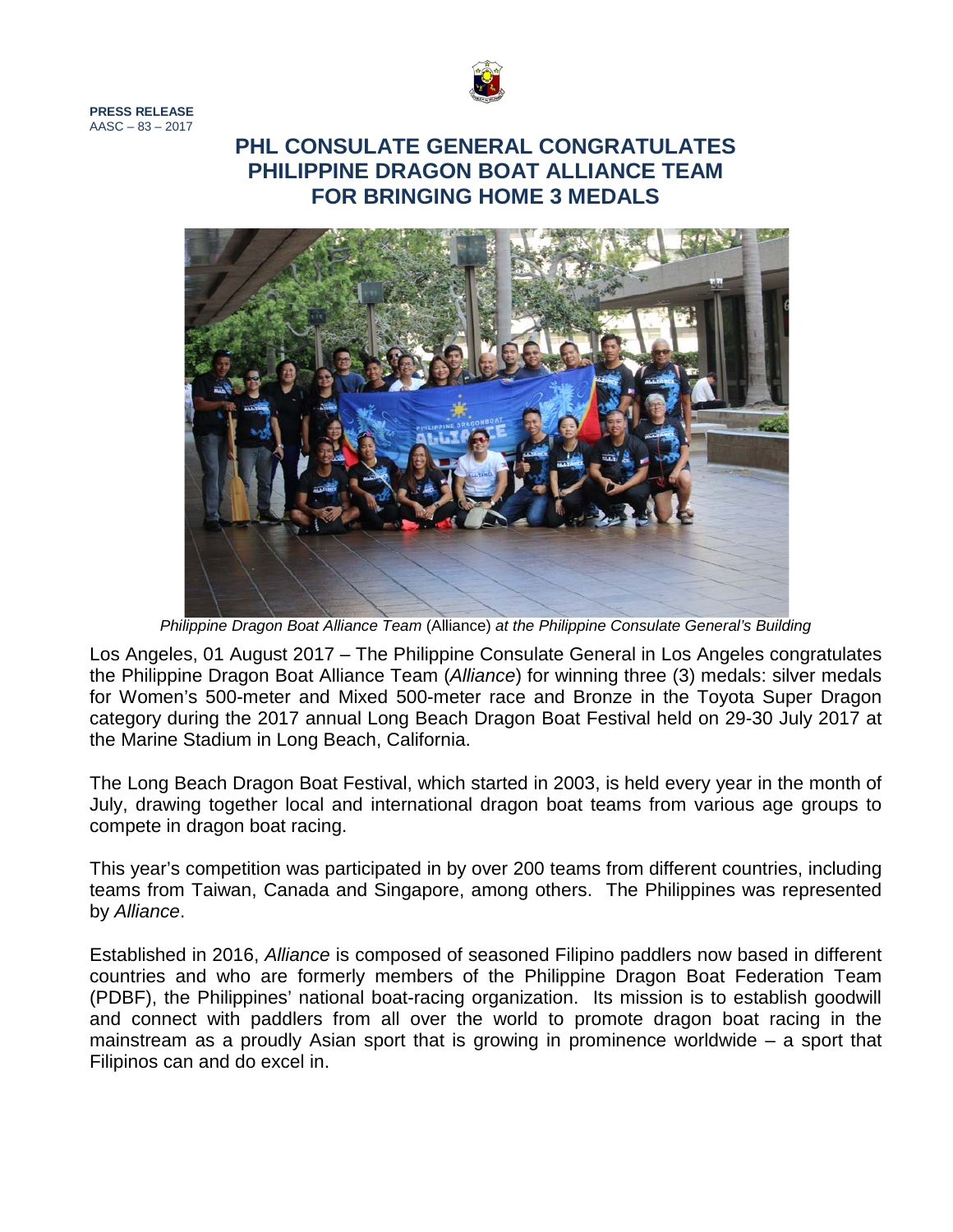Answering to the call of the Consulate General to support the Philippine Team in their competition, *Alliance* received overwhelming support from the Filipino-American community, including Filipino paddlers from other teams. Many came to watch the two-day competition, including personnel and family members of this Consulate General.

In an interview conducted by local Fil-Am media, *Alliance* Team Captain John Panuelos said that since their members are now based in different countries, the team was assembled only a few days prior to the race and had very limited time to practice. Nevertheless, they were able to pull through, clinching two silver medals and placing 6<sup>th</sup> overall in the Toyota Super Dragon.

Prior to the Long Beach Dragon Boat Festival, the Team participated in the 21<sup>st</sup> Annual Kaiser Permanent Northern California Dragon Boat Race in Oakland, California in 2016 where they won four gold medals and one bronze. END.



*Team* Alliance *racing in the 2017 Annual Long Beach Dragon Boat Festival*